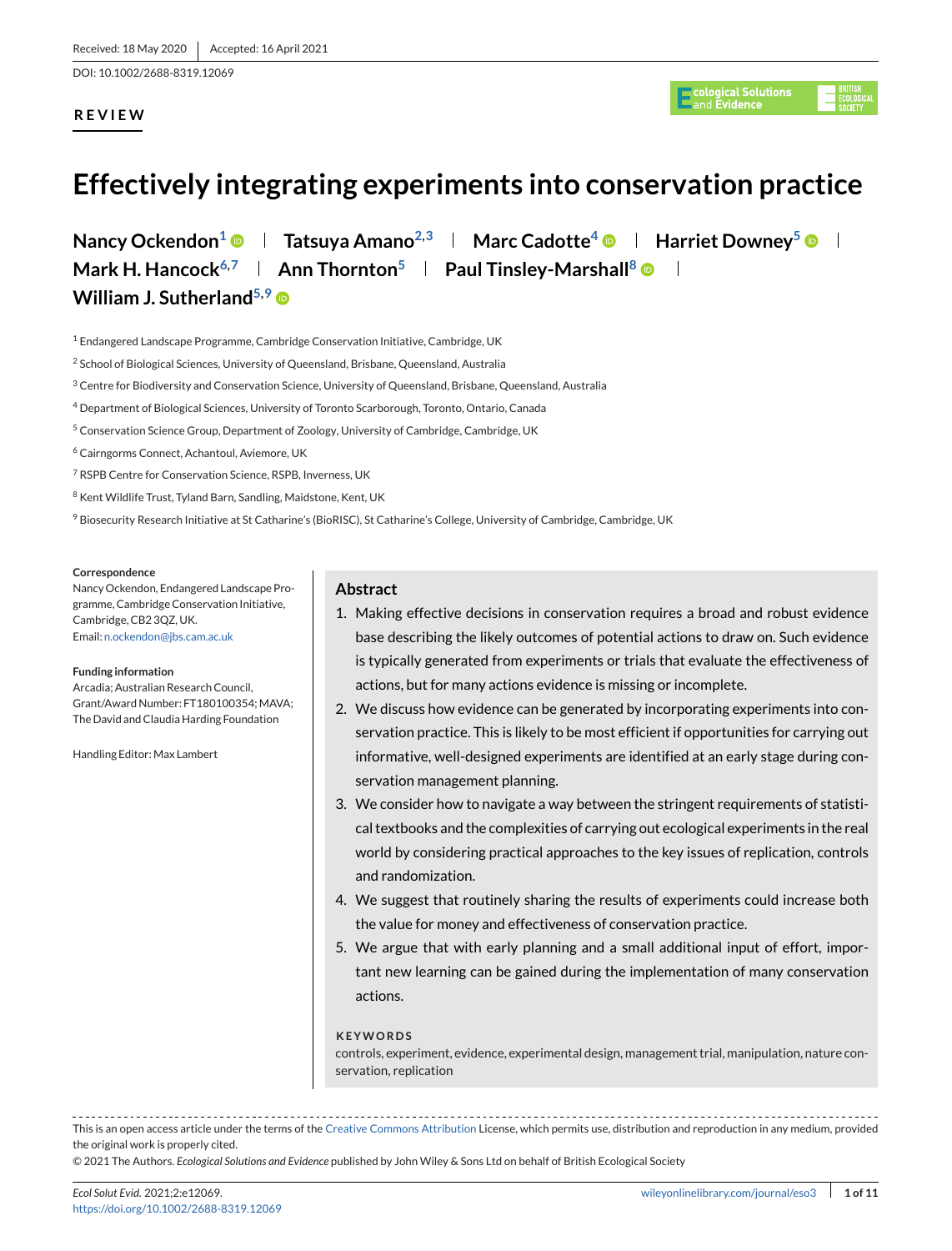### **1 INTRODUCTION**

Despite an increasing appreciation of the importance of using evidence in conservation planning and policy, many actions lack a sufficient evidence base (Christie et al., [2021\)](#page-9-0). Indeed, many routinely implemented interventions have no evidence for their effectiveness (Sutherland et al., [2020\)](#page-9-0). Decisions taken on the basis of incomplete or inaccurate information can lead to inefficient use of the limited resources available and poorer outcomes. Routinely testing management interventions, by integrating well-designed experiments into conservation practice, could significantly increase the evidence available for decision makers, improving the effectiveness of many conservation actions and increasing value for money (Feinsinger, [2001;](#page-9-0) Cadotte et al., [2020\)](#page-9-0).

However, designing experiments or management trials that yield useful results and are feasible to implement as part of conservation practice can be challenging. Although most ecology undergraduate students are taught experimental design, these courses frequently focus on ideal scenarios, with large numbers of uniform experimental units (such as petri dishes or field plots) where treatments and controls can be replicated, randomized or stratified with ease. While important, such principles are difficult to apply in complex natural ecological systems. This leads to a divergence in terms of experimental design and data analysis between the expectations of academic researchers and the realities for practitioners working on the ground (Feinsinger, [2001;](#page-9-0) Cadotte et al., [2017\)](#page-9-0). The minimum standards often recommended as necessary for robust statistical inference can appear unachievable within conservation projects. Our experience, including editing and reviewing articles from conservation practice submitted to the *Conservation Evidence Journal* (AT, NO, TA and WJS) and *Ecological Solutions and Evidence* (MC) and as conservationists faced with the challenge of learning from practice (MHH and PT-M), is that there are many opportunities to produce useful evidence in conservation practice which could be realized with small changes to intervention design (e.g. Douglas et al., [2019\)](#page-9-0).

In this article, we consider some of the issues associated with generating new knowledge in conservation practice and discuss the neglected question of when 'non-ideal' experiments (e.g. with small numbers of replicates or without untreated controls) are worth implementing. We propose a series of steps to identify opportunities to include trials that will yield useful results and discuss practical approaches to issues such as replication, randomization and the need for controls. Our intention is to be inclusive, and we have therefore not assumed too much prior statistical knowledge, in the hope of reaching a wide audience, particularly those working in conservation on the ground. We believe that there are significant opportunities to carry out simple manipulative experiments that, for a modest additional input of effort, will yield results that can both inform ongoing adaptive management and improve practice in the wider conservation community.

# **2 PLANNING EXPERIMENTS IN THE REAL WORLD: IDENTIFYING OPPORTUNITIES**

In order to generate evidence in conservation practice, the first challenge is to identify opportunities where an experimental component can be informatively and efficiently integrated into management (Figure [1\)](#page-2-0). Such opportunities have three key requirements: (i) an action is being undertaken, and a better understanding of the effectiveness of this action would make a difference to conservation practice (i.e. the effectiveness of the action is uncertain and the costs of this uncertainty are significant); (ii) the skills necessary to design, carry out and analyse the results of the experiment are available; and (iii) a well-designed experiment can be included in existing workplans relatively easily (e.g. an action is being repeated many times allowing different treatments to be compared; staff capacity is available to monitor the outcome). These components may vary, both through time and across actions, so opportunities for including experimental tests should be regularly reviewed.

### **3 PLANNING EXPERIMENTS IN THE REAL WORLD: STAGES IN THE PROCESS**

Once an opportunity to answer a question has been identified, the next challenge is to design an effective experiment to address it, given the resources available. The questions presented in Table [1,](#page-2-0) along with the worked example in Box 1, describe the different stages of this process to be considered by, for example, a site manager, conservation officer or reserve team. Although the stages are presented as a list, the planning process may not be linear and some stages may require iterative feedback and adaptation (e.g. if a selected treatment becomes unfeasible or site conditions change). Considering all these stages before work gets underway on a project is likely to produce results that are more informative than if existing monitoring is retrospectively reframed in an experimental format.

### **4 CHALLENGES OF EXPERIMENTAL DESIGN**

There are a range of issues to consider when designing an experiment to test the effectiveness of a conservation action (stage 6 in Table [1\)](#page-2-0). Many of these come down to distinguishing the effects caused by the action from the natural variation in conditions that exists, both through time and within and between sites and individuals. Suppose in the example in Box 1, the different signs treatments are rotated on a weekly basis. It is possible that one of the weeks coincides with a period of especially pleasant weather, with effects on visitor groups, the number of dogs being walked and their tendency to be let off the lead. Any difference observed between treatments could then be due to differences in behaviour between groups in response to the weather, rather than a response to the different sign treatments. To use another example, if, following a change to the grazing intensity in a field, the density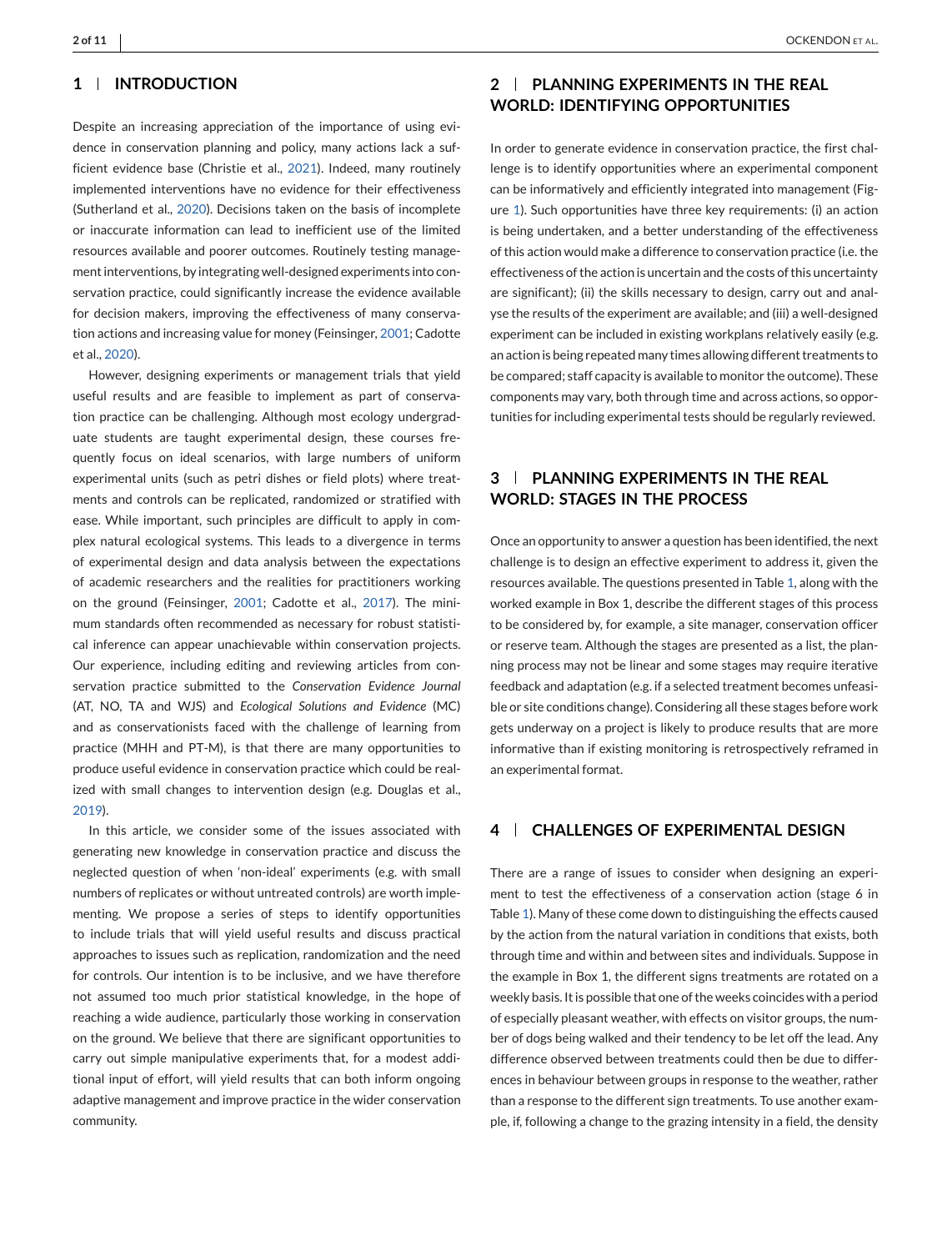<span id="page-2-0"></span>**FIGURE 1** Diagram to identify when an experiment can be usefully and efficiently included in conservation practice. The optimal conditions for carrying out an experiment arise when the need for results, the availability of opportunities and the necessary skills all coincide.



**TABLE 1** Ten questions to consider in the process of identifying a conservation management question and designing an experiment to answer it

| <b>Stage</b>                                                                            | <b>Description</b>                                                                                                                                                                    |  |
|-----------------------------------------------------------------------------------------|---------------------------------------------------------------------------------------------------------------------------------------------------------------------------------------|--|
| 1. What is the main target of the action?                                               | What is the conservation importance of the areas where an experiment is being<br>considered (e.g. species or habitat)?                                                                |  |
| 2. What are the main problems?                                                          | Identify the issue(s) of concern.                                                                                                                                                     |  |
| 3. What new knowledge is most needed?                                                   | What knowledge is needed but currently missing? What evidence would be most<br>useful?                                                                                                |  |
| 4. What are the broad options?                                                          | What are the possible responses to dealing with the problem? Which of these options<br>is most important, and also feasible, to investigate?                                          |  |
| 5. What are the different variants?                                                     | Are there different ways of carrying out the chosen option, for example at different<br>times of year or using different techniques?                                                  |  |
| 6. What are the sensible experimental design options?                                   | Considering the various constraints, what experimental designs can be implemented?                                                                                                    |  |
| 7. What is feasible to measure?                                                         | What can be monitored and is sufficiently important, abundant and quantifiable to<br>generate useful results? What skills and capacity are available amongst staff and<br>volunteers? |  |
| 8. What are the options for analysing the results?                                      | What statistical approaches are available and appropriate for analysing the data<br>collected? Who analyses the data?                                                                 |  |
| 9. Is it worth carrying out the chosen experimental<br>design?                          | What is the balance between the need to answer the question and the resources it will<br>take to carry out the experiment?                                                            |  |
| 10. How will the results be documented and shared?<br>Where will this plan be reported? | What is a realistic plan for publishing or otherwise sharing the results? Where will this<br>plan be stated?                                                                          |  |

of orchids increases, this could well be a result of the altered grazing regime (e.g. Hutchings, [2010\)](#page-9-0). However, it could also be due to another factor – perhaps the rabbit population has decreased or, unbeknown to the researcher, the farmer has changed fertilizer regime. The three cornerstones of experimental design – replication, control and randomization – are used to reduce the chance that these 'background' variables are overwhelmingly influencing the outcome and increase the certainty that any observed changes can be ascribed to the action taken.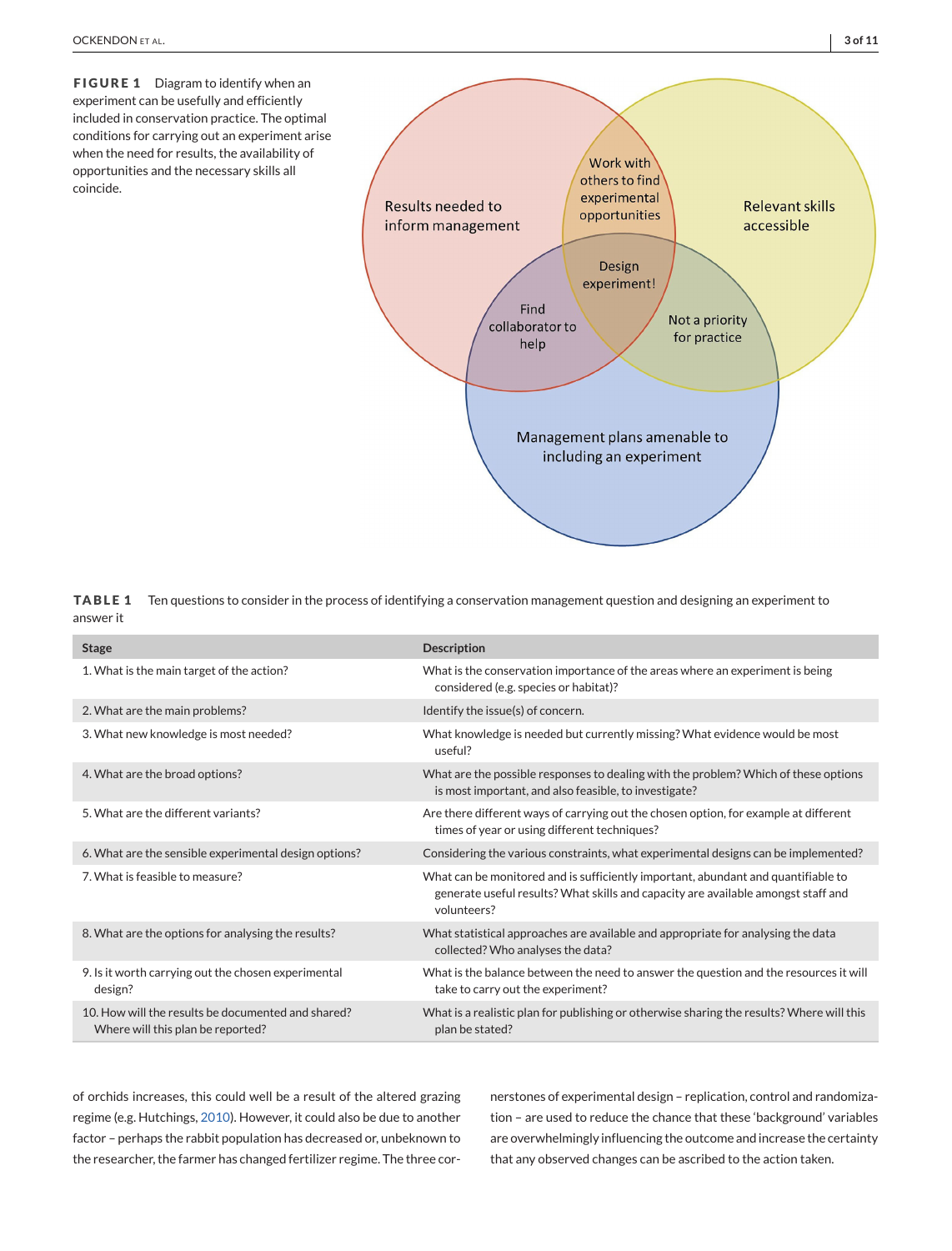### **Box 1. A worked example to identify a question and plan an experiment (Table 1): reducing disturbance of ground-nesting birds by dogs. Numbers in parentheses refer to the stages given in Table 1**

A site is important for its population of ground-nesting birds (1). However, a long-distance footpath cuts across one part of the site and dogs off the lead belonging to walkers on this path are thought to be disturbing the nesting birds (2). The reserve team would like to know how to change the behaviour of walkers to reduce disturbance by their dogs (3).

Although other options, such as closing the footpath or prohibiting dogs, were considered the team decides the most practical option is to put up a sign near the path (4). The team are not sure whether a sign emphasising the emotional or the conservation motive for keeping dogs on leads would be most effective (5). Therefore, they decide to include three different treatments in the trial: no sign, a sign asking walkers to keep dogs on leads to reduce disturbance to birds, and a sign with a photo of a dog with a dead wader chick and an emotional appeal. The signs can be changed by the livestock manager on the first visit to the site each day. It would take a day to make the signs and create a schedule and a few minutes each day to switch signs (6).

In terms of monitoring, staff carrying out livestock management tasks at the same time each day can observe people with dogs who have passed the signs and document whether their dogs are on the lead. This would take about 10 minutes each day. Results can be recorded on data cards (7). The assistant warden, who is looking for new challenges and helped plan the experiment, will oversee the analysis (she suggests a chi-squared test). Time will be allocated for this (8).

Once the experimental set-up has been decided, the team considers whether it is worth carrying out the experiment. The fact that the footpath is long distance provides an opportunity, as most walkers only pass the reserve once (the handful of known local regular dog walkers will not be counted more than once). Therefore, the data from each person can be considered independent, facilitating statistical analysis; if the same walkers used the path each day, this experiment might not be worth implementing. This experiment is estimated to take about three person-days in total, carried out in short periods that will not interfere with normal management. The results are expected to take two days to analyse and a week to write up, but this can be done on wet winter days. This seems worthwhile to understand whether a sign can reduce disturbance by dogs (9).

Finally, the team discuss how the results will be shared. The reserve manager would like to write up their findings and the assistant warden published a paper after her MSc and is keen to collaborate. Together they will be given time to write up the experiment and submit it to the open access journal *Ecological Solutions and Evidence*, even if the study does not detect a change in behaviour. This is stated in the organisation's annual plan (10).

### **4.1 Replication**

If a result is based on observations from a single site or population, there is a serious concern that the result could be due to peculiarities of that site or covariance between the variable of interest and other unknown variables (such as the rabbit population or fertilizer regime in the above example). Implementing an action at more than one independent site, individual or population is therefore usually recommended in order to be confident that the observed results are caused by the action, if replicates respond consistently.

The basic principle is 'the more replicates the better', because applying a treatment to a larger number of independent units increases the accuracy of the results and hence the chance of detecting any effects of the treatment, particularly if these are small (Christie et al., [2019\)](#page-9-0). However, in conservation there is often a practical limit to the number of times a treatment can be independently replicated (How many wetlands can be restored? How many islands can an invasive species be eradicated from?). There are also costs, in terms of time, money and effort, associated with increasing the number of replicates. Therefore, although more replicates will provide more accurate information, this must be balanced against the practicalities of carrying out the experiment.

## 4.1.1 **Deciding on a realistic number of replicates**

The number of replicates needed to detect a specified effect size can be calculated using a power analysis (Lehr, [1992;](#page-9-0) Crawley, [2015\)](#page-9-0). This can be useful in cases where the system is well understood, as an estimate of the natural variation present is needed to calculate the number of replicates required to detect a specified effect size. In essence, the smaller the effect size we would like to detect, or the greater the variability that exists between replicate units, the more replication is needed. However, frequently this information is not accurately known. In addition, it can be difficult to specify a target effect size – do we wish to increase a population by a specific amount, at a specific rate, or simply increase it? In such cases, the number of experimental replicates can be guided by the type of action and what is practically possible, the likely magnitude of the effect (compared to the natural variation present), and the body of evidence that already exists (Table [2\)](#page-4-0).

It is important to remember that the experimental replicates chosen will affect how widely applicable the inferences from a study may be. If all replicates come from the same field or forest (e.g. grazers are excluded from three different plots within a meadow or deadwood is left standing in five plots in a woodland) then the findings can only confidently be applied to that one area. However, if a large number of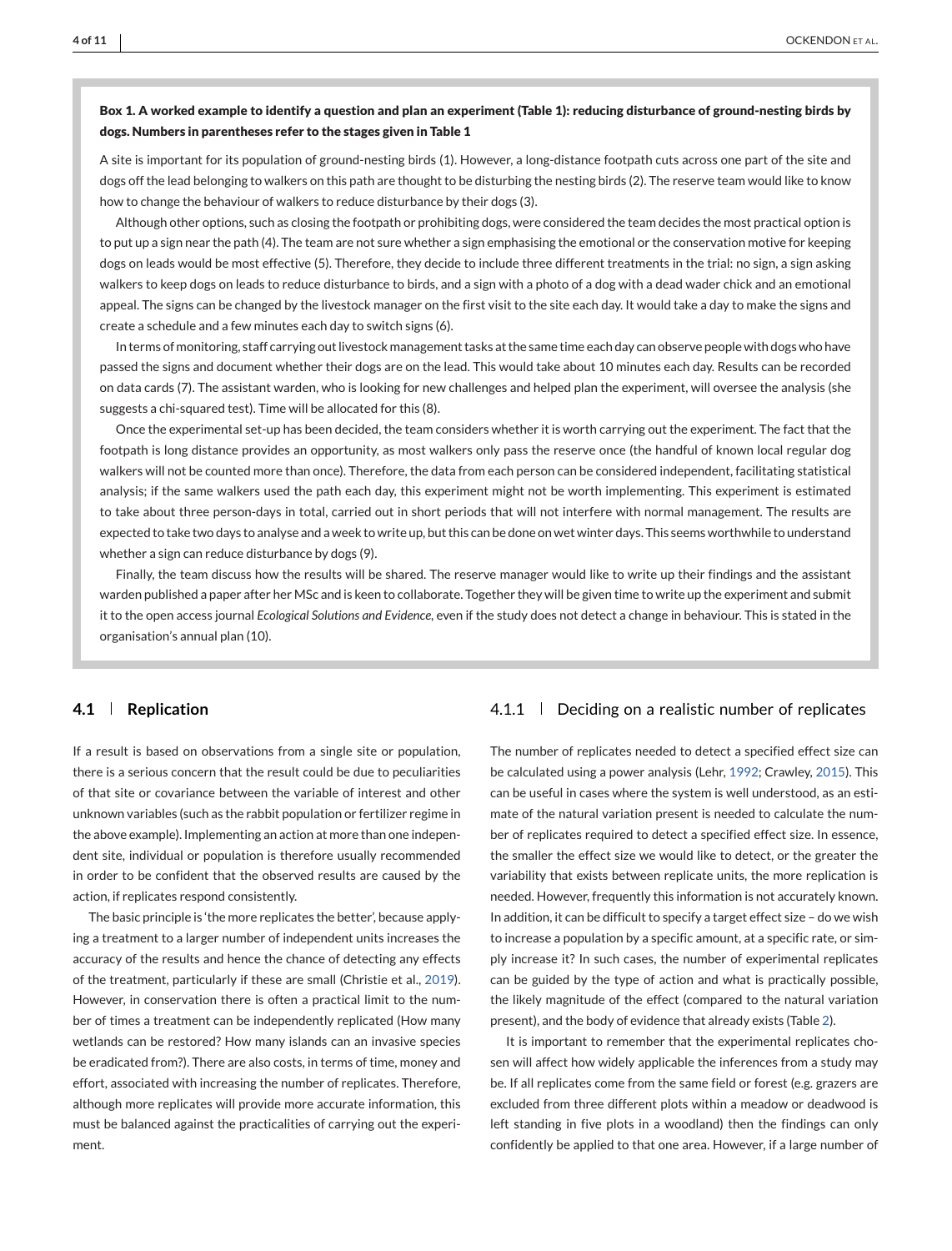<span id="page-4-0"></span>**TABLE 2** A guide to an appropriate number of experimental replicates, depending on the effect size we need to detect (relative to the natural variation), practical constraints (e.g. costs, number of sites available, scale of intervention) and the existing body of knowledge about the action. Cell colours indicate where the number of replicates is likely (green, yellow) or unlikely (purple, blue) to yield informative results. Note that single replicate studies should be avoided whenever possible (but see below) and we advise clearly stating the justifications and limitations if single or few replicates are adopted in a study

| Effect size of action relative to the natural                                                                                                                           | <b>Number of replicates</b>                                                                          |                                                                       |                                         |
|-------------------------------------------------------------------------------------------------------------------------------------------------------------------------|------------------------------------------------------------------------------------------------------|-----------------------------------------------------------------------|-----------------------------------------|
| variation in the untreated condition                                                                                                                                    | Single replicate                                                                                     | A few replicates <sup>a</sup>                                         | Many replicates <sup>b</sup>            |
| Small e.g. effect of supplementary food on the<br>survival of chicks, effect of removing cuttings<br>to deplete soil nutrients in grasslands.                           | Unlikely to be<br>informative alone,<br>unless combined with<br>other studies                        | May provide some<br>information as the basis<br>for further studies   | Necessary in order to<br>be informative |
| Moderate e.g. effect of introducing livestock<br>grazing on plant diversity in a meadow, effect<br>of excluding predators on chick survival of<br>ground-nesting birds. | May provide some<br>information as the<br>basis for further<br>studies                               | Acceptable, if practical<br>constraints limit number<br>of replicates | Informative, adopt if<br>practical      |
| Large e.g. effect of ring barking an invasive tree,<br>effect of herbicide on an invasive plant.                                                                        | Acceptable, particularly<br>if action is novel and<br>practical constraints<br>limit more replicates | Acceptable, any additional<br>replicates will increase<br>the power   | Very informative, adopt<br>if practical |

a Approximately two to five independent replicate units.

<sup>b</sup>A minimum of six independent replicate units, but ideally more.

independent replicates of a treatment are carried out across a landscape or region, the findings will have a much wider scope of inference across that landscape or region, and perhaps, with appropriate caveats, more widely.

# 4.1.2  $\parallel$  Is it ever useful to carry out an experiment with a single replicate?

Although an experiment with  $n = 1$  (as described in the left hand column of Table 2) is considered heresy by many scientists, in reality conservationists often discuss the lessons learned from management at a single site, whether it be change in water quality after the introduction of European beavers *Castor fiber* (e.g. Puttock et al., [2017\)](#page-9-0), the effect of reintroducing wolves *Canis lupus* on the vegetation structure in Yellowstone Park, USA (Mao et al., [2005\)](#page-9-0) or unplanned 'natural experiments' that provide opportunities to generate new results that would be impossible otherwise, such as the ecological responses to the eruption of Mount St Helens in Washington, USA (Swanson & Crisafulli, [2005\)](#page-10-0). These are all examples of before-and-after comparisons at a single site (see below), where the conservation community accepts the results as useful despite the lack of replication. Although the results might have higher levels of uncertainty and be less generalizable than those from replicated studies, they elucidate processes that would be impossible to test with more formal experiments. Their findings are often discussed in the context of long-term study of the system, so interpretation is aided by an understanding of the underlying mechanism and the previous range of variation.

In addition, even though a single unreplicated experiment may have weak statistical power and low certainty about the direction or magnitude of any effect, the results may be usefully combined with other similar studies, for example by meta-analysis. An analysis of

the effects of eradicating invasive mammals on seabirds across 61 oceanic islands (where each individual study had *n* = 1) found that most seabird populations had increased, with a mean annual recovery rate of 1.12 (Brooke et al., [2018\)](#page-9-0). Here, the results of an intervention that would be very difficult for a single author or group to replicate were combined across a large number of individual studies to produce an estimate of the average impact of the action. This was only possible because the various single-island studies had been properly documented and shared in the published literature. Large-scale habitat restoration is another intervention that is difficult to replicate (Davies & Gray, [2015\)](#page-9-0), but meta-analysis of such projects has been able to quantify the average increase in biodiversity and ecosystem services provided (Rey Benayas et al., [2009\)](#page-9-0). Similarly, the impact of protected areas can normally only be studied at one or a few sites, but metaanalysis can generalize from these smaller studies to measure overall protected area effectiveness much more accurately (Coetzee et al., [2014\)](#page-9-0).

In general, larger organizations are likely to have more opportunities and capacity to carry out replicated large-scale experiments. For example, the RSPB, a large UK conservation organization that owns nature reserves and has its own science staff, has developed novel conservation interventions via long-term trials on its own reserves, codesigned by scientists and practitioners (e.g. Hancock et al., [2009;](#page-9-0) Malpas et al., [2013\)](#page-9-0). However, if a large-scale intervention is being implemented by a small organization that manages only one site, one option may be to collaborate with other organizations to collect comparable data across multiple sites. This reflects a wider need to think creatively to adapt experimental approaches to organizational and project constraints (illustrated by the top overlap in Figure [1\)](#page-2-0). Governments and major funders also have an important role in facilitating the coordination of intervention testing across organizations, especially for largescale actions that they support financially.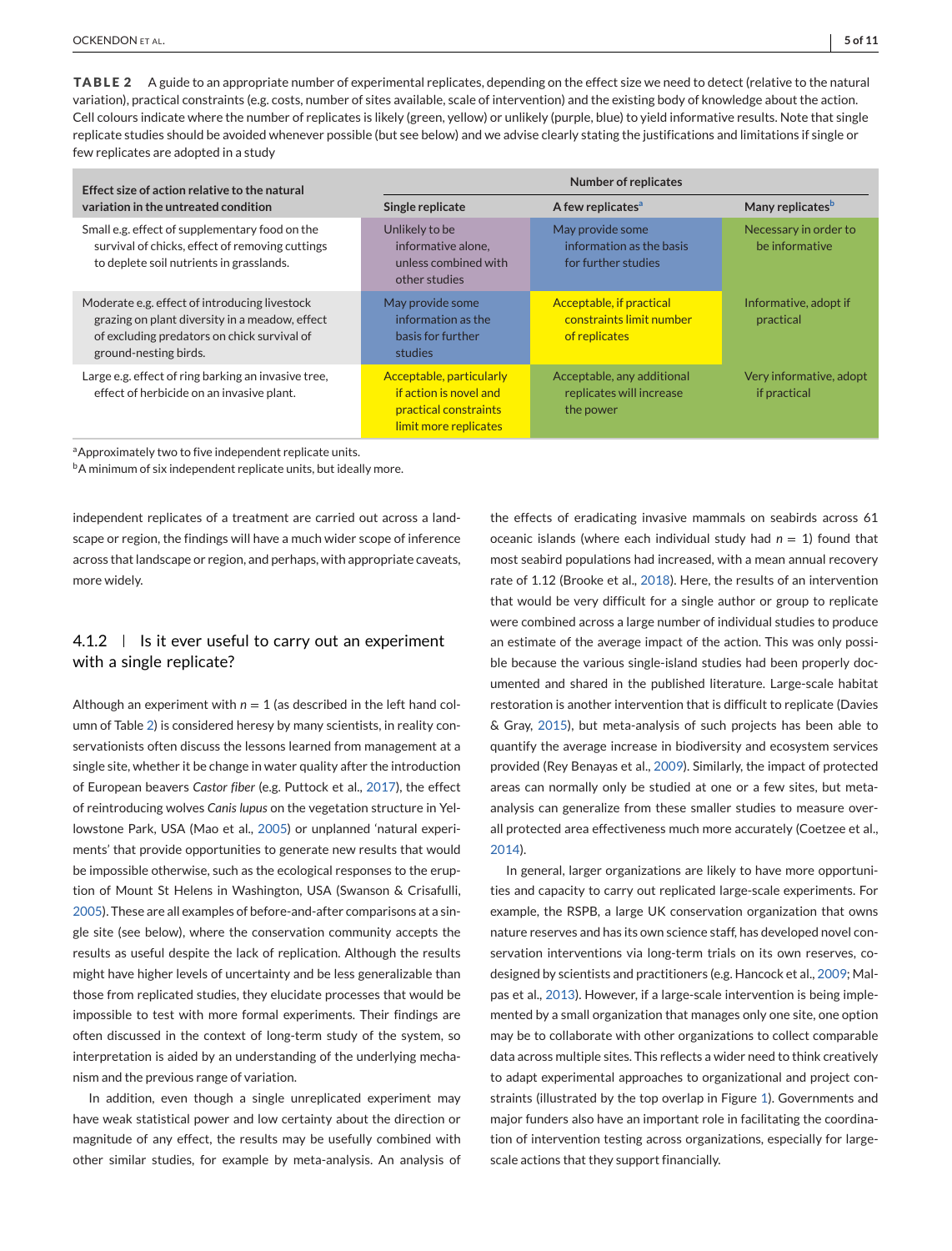#### 4.1.3 | Reducing sample variance

The more variable the natural conditions between experimental units are, the more replicates are needed (Table [2\)](#page-4-0). Conversely, reducing the sample variance will reduce the number of replicates required. Sample variance is affected by both the natural variation that exists between replicate units and also by measurement errors. There are several ways by which variance can be reduced, allowing any effects of an action to be more easily detected. Firstly, using replicate units that are as similar to each other as possible in every aspect will reduce variability. After that, improving the rigour of sampling will reduce measurement error. This can be achieved by ensuring that the methodology is consistent across replicates, appropriate equipment is used (e.g. measuring length using calipers rather than measuring tape) and training is provided to those collecting data. Increasing the sampling within replicates, either by taking more samples or larger, more extensive, samples can also increase the accuracy of estimates within each replicate. For example, if, in an experiment to look at the effects of excluding deer on forest structure, the diameter of three trees is measured at each experimental and control site, the accuracy of the estimate of the true average diameter at each site would be low, because the between-individual variance in diameter is likely to be substantial. Therefore, the ability to detect any effect of the deer fencing is also low. Taking measurements from 20 trees at each site would be a relatively straightforward way to obtain a more accurate estimate of the true average diameter. The standard error of the estimated mean diameter would decline as the number of trees increases – this can be investigated (e.g. by plotting standard error against sample size) to find a compromise level of sampling, which reduces the error in the estimate of the mean to an acceptable level.

Another way to address the effects of sample variance is to measure any covariates that might be expected to confound the results and account for these statistically. In the deer fencing example above, if the distance to the forest edge varies across the experimental sites and is likely to affect the trees' diameter, this could be recorded for each plot and accounted for before testing for any effect of fencing. Note that as more variables are added to the analysis, more replicates are needed to allow any relationships to be investigated with the same power.

# $4.1.4$  | Sampling within replicate units: Avoiding pseudoreplication

As discussed above, increasing the number of samples within each experimental unit reduces the sample variance. However, it is important to avoid pseudoreplication: treating multiple samples taken from the same replicate unit as independent samples (Hurlbert, [1984\)](#page-9-0). In the dog-walking example (Table [1\)](#page-2-0), if several dogs being walked by the same person were treated as independent data points this would be pseudoreplication, as the decision to let each of these dogs off the lead would not be taken independently. Such mistakes incorrectly inflate the number of replicates in the study, invalidating statistical conclusions. To avoid this, repeated measurements from the same replicate must either be averaged and treated as a single sample or analysed

using appropriate statistical tests (such as generalized linear mixed models with sampling unit as a random factor). Therefore, although increasing the number of samples within a replicate and increasing the number of treatment replicates can both improve the reliability of the results of an experiment, it is vital that the true number of independent replicates of both treatments and controls is stated clearly and the data are analysed and interpreted appropriately (Davies & Gray, [2015\)](#page-9-0).

# 4.1.5  $\parallel$  Selecting response variables with large expected effect size

Choosing to measure a variable that is likely to show a bigger change in response to the action could also make an experiment more informative for a given sample size (Table [2\)](#page-4-0). Although the magnitude of the effect of a specific action on a particular variable cannot be altered, variables with a shorter chain of links to the action being taken are likely to show stronger responses. For example, if an education programme aims to reduce the number of herbivores killed by snares, the effect on people's behaviour (e.g. the frequency of trips to set snares) is likely to be greater than any resultant impact in mammal numbers (e.g. abundance of deer species), which are influenced by multiple factors and may take years to respond noticeably. However, this would need to be balanced with the risk that changes in surrogate variables may not respond in the same way as the ultimate target variable. For example, if snare setting declined only in low deer density areas, then the number of animals killed might not decline correspondingly.

### **4.2 Controls and comparisons**

Including a comparison for an experimental treatment allows any observed changes in the target of an action to be attributed to that action, rather than other (known or unknown) variables. The conventional approach in ecology is to compare treated and untreated control units (a control-impact design). For example, the abundance of fish in a marine protected area may be compared with a similar unprotected area and the protected area is found to contain more fish (e.g. Rakitin & Kramer, [1996\)](#page-9-0). However, without replicates or other comparisons it is unclear whether this result was due to the designated protection, the fact that the site with more fish was selected for protection in the first place, or other factors that differ between the two sites.

Another commonly used option is a before-and-after treatment comparison at a site (before-after design), for example comparing fish abundance in the years before and after the designation of a protected area. However, these results could also be confounded, for example if the climatic conditions or disturbance by tourists changed through time. Therefore, the favoured design is to combine both approaches in a before-after-control-impact (BACI) design, where both treatment and control sites are monitored before and after the treatment (see Examples 2 and 3 in Box 2). Such experiments have been shown to be more accurate than other study designs in detecting the true effect of an intervention (Christie et al., [2019\)](#page-9-0).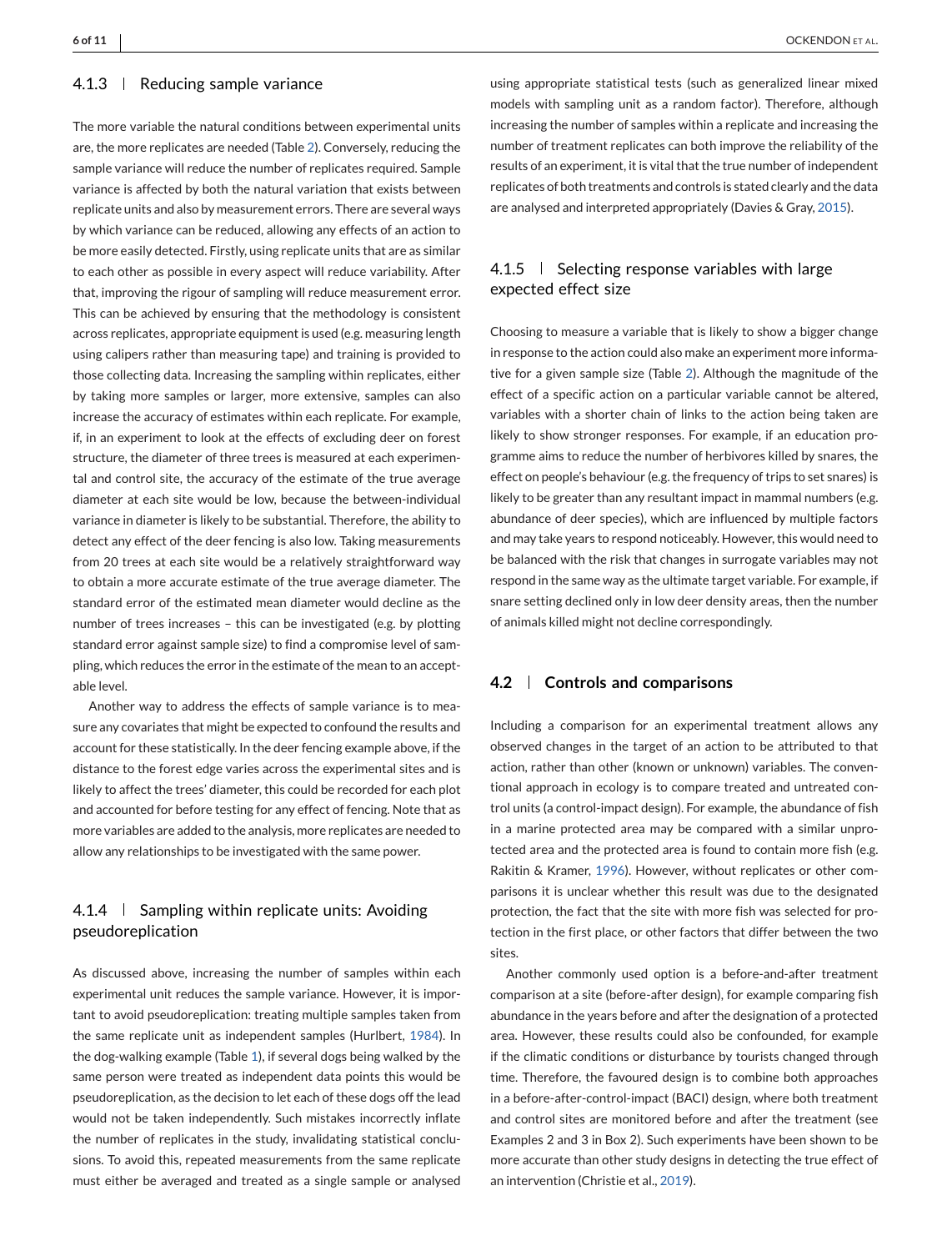#### **Box 2: Examples of real-world experiments in conservation**

*1. Does modifying the internal design of swift nest boxes increase occupancy?* One example of a simple replicated controlled trial was carried out by Action for Swifts (Newell 2019). The study investigated whether the addition of an artificial, molded 'form' into nest boxes for swifts *Apus apus* affected the occupancy rate. It had a very simple set up, consisting of 142 nest boxes across four sites where nest boxes for swifts were already present. Nest forms were allocated to alternate nest boxes at each of the sites before the breeding season began and occupancy was checked at the end of subsequent breeding seasons. Across all four sites there was a significant association between the presence of molded forms and nest box occupancy. This study demonstrated how replication, stratification and controls can be applied to generate new evidence which can inform future design of nest boxes.

*2. Does prescribed burning increase native tree regeneration?* A large-scale management trial was carried out to test the effect of burning on the rate of regeneration of Scots pine *Pinus sylvestris* in Scotland (Hancock et al. 2009). A randomised, controlled experimental set up was repeated at 10 sites across a nature reserve; at each site two 100  $m^2$  plots were burned and two plots left unburned. The number of new tree seedlings was monitored for the next five years and found to be ten times higher in burned areas than unburned areas. This result led to a new programme of prescribed burning management at the site and ultimately an increase in pine regeneration. The experiment also included a manipulation of deer browsing effects (using fencing to exclude deer from half of plots at each site: one burnt and one unburnt) as a second treatment factor. Deer exclusion had only a relatively minor influence on tree establishment, supporting the use of burning without a need to markedly change the deer management regime.

*3. Does removal of predatory snails reduce predation pressure on threatened corals and how much effort is required?*A replicated, before-aftercontrol-impact study in Florida, USA, tested the effectiveness of two different approaches for removing coral-eating snails *Coralliophila abbreviata* from threatened coral *Acropora palmata* where they were causing significant tissue loss (Williams et al. 2014). Twelve long-term monitoring plots (each 150 m2) across six reefs were assigned to one of three treatments: (1) snails removed by hand from *A. palmata* only, (2) snails removed by hand from all coral species, or (3) no snails removed (control). The baseline snail abundance at all plots was established before the experiment began. Divers took approximately 30 minutes to remove snails from a plot in treatment 1 and 51 minutes in treatment 2. The abundance of snails and the number of feeding scars were reduced in both removal treatments compared to the control but there was no difference between the two treatments. Given there was no difference in outcome between the two removal treatments, this experiment revealed that resources could be more effectively targeted by removing snails from *A. palmata* only.

In some cases, comparing several different variants of an action can be more useful than a comparison of treatment versus no treatment (Smith et al., [2014\)](#page-9-0). Different experimental units can be subject to small modifications in aspects such as the frequency, timing, intensity or application of the action (see Example 3 in Box 2). For example, if an invasive plant is rapidly spreading across a protected area and evidence suggests that herbicide is likely to be effective against the species, then an experiment could more usefully compare whether spraying early in the season is more effective than spraying late, rather than simply comparing areas with and without herbicide (e.g. Marushia et al., [2010\)](#page-9-0). This could help inform how a given management budget could be most effectively allocated to deliver a desired outcome. Comparing variants can also be useful in circumstances where controls are not possible, and immediate action needs to be taken across all experimental replicates, for example if leaving an untreated control site could allow the spread of the invasive plant.

### **4.3 Allocating treatments**

Once the units to be used in an experiment have been identified, the next step is to decide how to allocate the treatment(s) across the units. Doing this carefully reduces the chance that the treatment effects are confounded by any background variation that exists (Johnson, [2002\)](#page-9-0).

Conventional scientific thinking is that the best approach is usually to randomly allocate treatment and controls across the experimental units. This avoids problems of selective bias that might occur if, for example, the experimenter assigns the treatment to the plots nearest the road or the first visitors to arrive on the reserve in the morning. Randomization works well when no prior knowledge about patterns of background variability exists and sample sizes are large, as the characteristics of the treatment and control groups are likely to be similar overall. However, randomization of management interventions across sites can be hard for site staff to accept, as they are used to selecting appropriate management approaches for particular circumstances. The key argument is that randomization of treatment and control across a number of sites – any of which might be suitable for the management being investigated – is the most effective way to measure the impact of that management.

Alternatively, if background variation is known to exist, for example if plant species composition changes along an altitudinal gradient or visitors to a nature reserve that have travelled further tend to arrive later, stratification of replicates is often recommended. Stratification attempts to achieve similar representation in both the experimental and control sites. The experimental replicates are split into, for example, areas of similar altitude or groups of visitors that arrive in the same hour-long period, and an equal number of control and treatment units are then allocated randomly within each group. Similarly, paired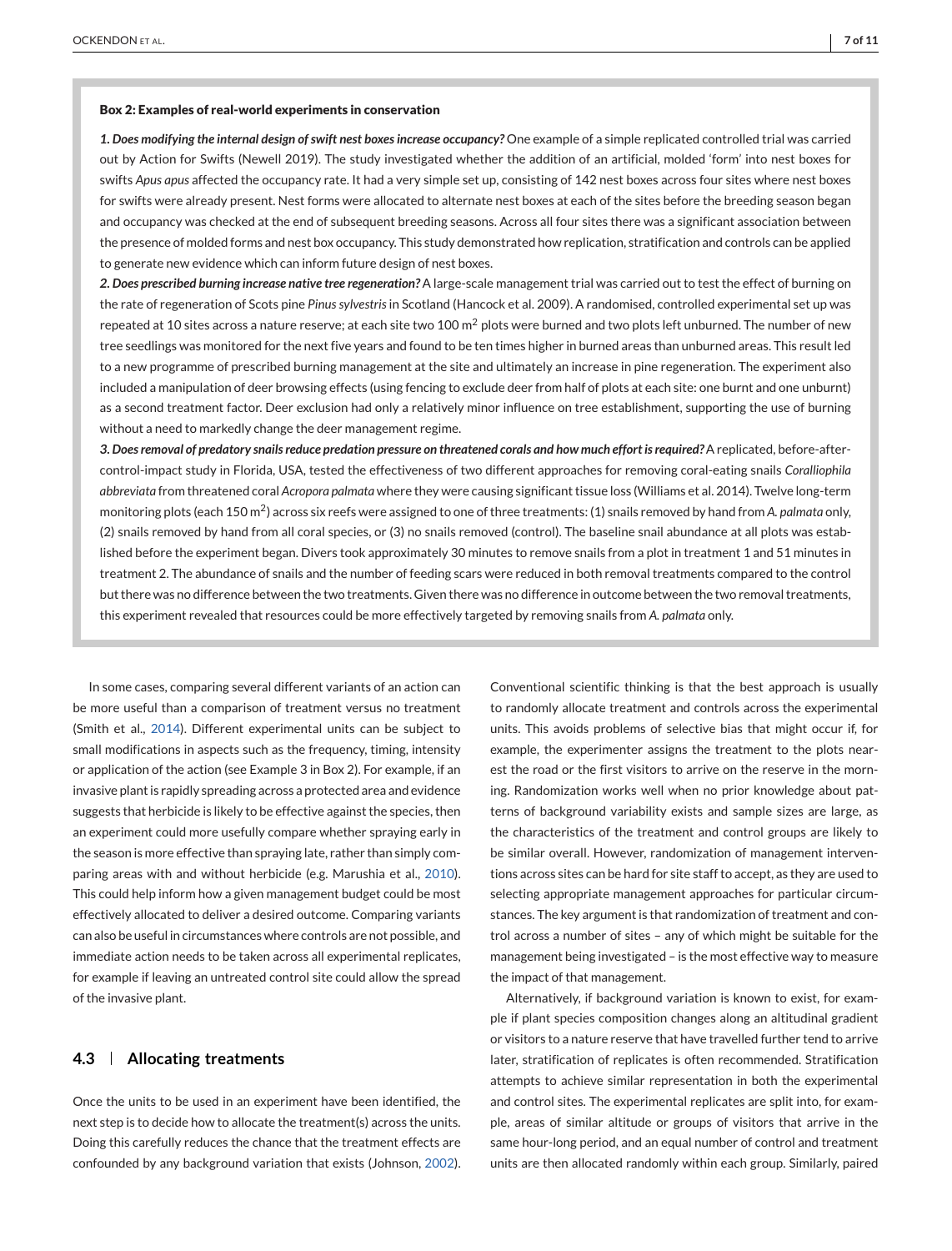studies use pairs of matched sites with similar conditions and randomly allocate a treatment and control site within each pair.

When the number of experimental replicates is small, as is often the case in conservation, randomization can give clustered results, and it may be worth considering using a regular allocation of treatment and control units (i.e. spacing on a grid system or timing with a fixed interval). A regular allocation of treatments can be a good way of reducing the impact of unknown factors, for example when alternating nest box designs (see Example 1 in Box 2) or providing information to visitors and looking at the effect on their behaviour. Another advantage of using regular allocation is that units will be as widely spaced as possible, which is likely to increase their degree of statistical independence.

### **4.4 Dealing with multiple or combined actions**

Frequently in conservation, a set of actions is carried out together and the overall response or outcome is monitored. For example, a landscape restoration project or a package of agri-environment measures are likely to comprise multiple actions whose combined impact is evaluated (e.g. Perkins et al., [2011;](#page-9-0) Jiao et al., [2012\)](#page-9-0). This demonstrates the overall outcome of the project but provides little evidence about the efficacy of the individual actions. Therefore, when including an experiment in a project consisting of a package of measures, it is often useful to break it down into smaller components and investigate one of these actions at a time. For example, a small experimental component of a large forest restoration project could test whether adding mulch around saplings after planting increased their survival until the following year. This will improve effectiveness in the future (knowing if the effort of mulching new trees is worthwhile) with minimal costs and risk to the overall project.

Alternatively, if multiple actions are often carried out together in practice or their effects are likely to interact, it might be more informative to carry out an experiment with a factorial design. The most commonly undertaken factorial design is a 2×2 study in which two actions are tested simultaneously to investigate their single and combined effects. For example, does a combination of cutting and spraying an invasive plant have a greater impact than if the actions were carried out independently (e.g. Miller & Lucero, [2014\)](#page-9-0)? A factorial experiment would look at the effects of all four treatment combinations (cutting alone, spraying alone, both cutting and spraying, and neither cutting nor spraying). Similarly, a 2×2 factorial design was used to test the single and combined effects of prescribed burning and deer exclusion on Scots pine seedling establishment in the Highlands of Scotland (Example 2, Box 2).

# **5 SHARING RESULTS REGARDLESS OF OUTCOME**

We recommend that a plan of how the results will be made available to others, whether via a scientific paper, report, website or data repository, is stated clearly at the beginning of a project (Table [1,](#page-2-0) Question

10). This ensures that writing up and sharing results are allocated sufficient resources and are not contingent on the results obtained. The selective publication of conservation studies with positive results has led to problematic biases in the evidence base, with 'successful' studies being much more likely to be written up and published in scientific journals (e.g. Parker et al., [2016;](#page-9-0) Catalano et al., [2019\)](#page-9-0). Such biases are often not intentionally deceitful; a common cause of publication bias is that non-significant results are considered less interesting and are consequently harder to get published, especially in major journals, leading authors to abandon attempting publication (Csada et al., [1996\)](#page-9-0). However, if an experiment has been well designed, it will yield useful results regardless of whether the action did or did not result in the expected outcome.

A publication plan was devised early on during a heathland restoration project being undertaken by Kent Wildlife Trust. An opportunity to include an experimental trial of bracken control methods was identified, as it was recognized that evidence for the effectiveness of bracken control interventions is limited (Martin et al., [2020\)](#page-9-0). Therefore, rather than implement a single intervention based on inadequate evidence, a BACI experimental design is being used to test three bracken control treatments: (1) cutting, (2) bruising and (3) cutting and scarifying. At the outset, the trial design was discussed with the editor of the *Conservation Evidence Journal* to ensure it met appropriate standards for publication. Data collection will be carried out by staff and volunteers, and the results written up by staff.

### **6 THE WAY FORWARD**

We believe that there are significant opportunities to increase the generation of useful evidence by including experiments in conservation practice. In this paper, we discuss some of the key requirements to achieving this, namely looking for opportunities to include experimental components when planning management actions, clearly identifying the question to be answered, planning the experimental design and committing to publishing the results regardless of outcome (Berend et al., [2019\)](#page-9-0). Of the many actions undertaken during conservation management, a proportion is likely to be amenable to testing with manipulative experiments to yield informative results. Identifying these opportunities could substantially increase the learning generated and, along with improved collaboration between researchers and practitioners, help to negotiate the research-implementation space (Toomey et al., [2017\)](#page-10-0). Many of these trials are unlikely to be a priority for academic researchers, whether because of their perceived lack of novelty or academic impact, or their sheer quantity. However, practitioners are ideally placed to both identify the questions that, if answered, will make the most difference to the effectiveness and efficiency of conservation management, and to quickly implement the findings (as shown in Box 2).

Although there are many occasions when new evidence can be produced by evaluating conservation management interventions, barriers do exist to experimental tests becoming routine. The major challenge is a lack of time and money to design, implement and write up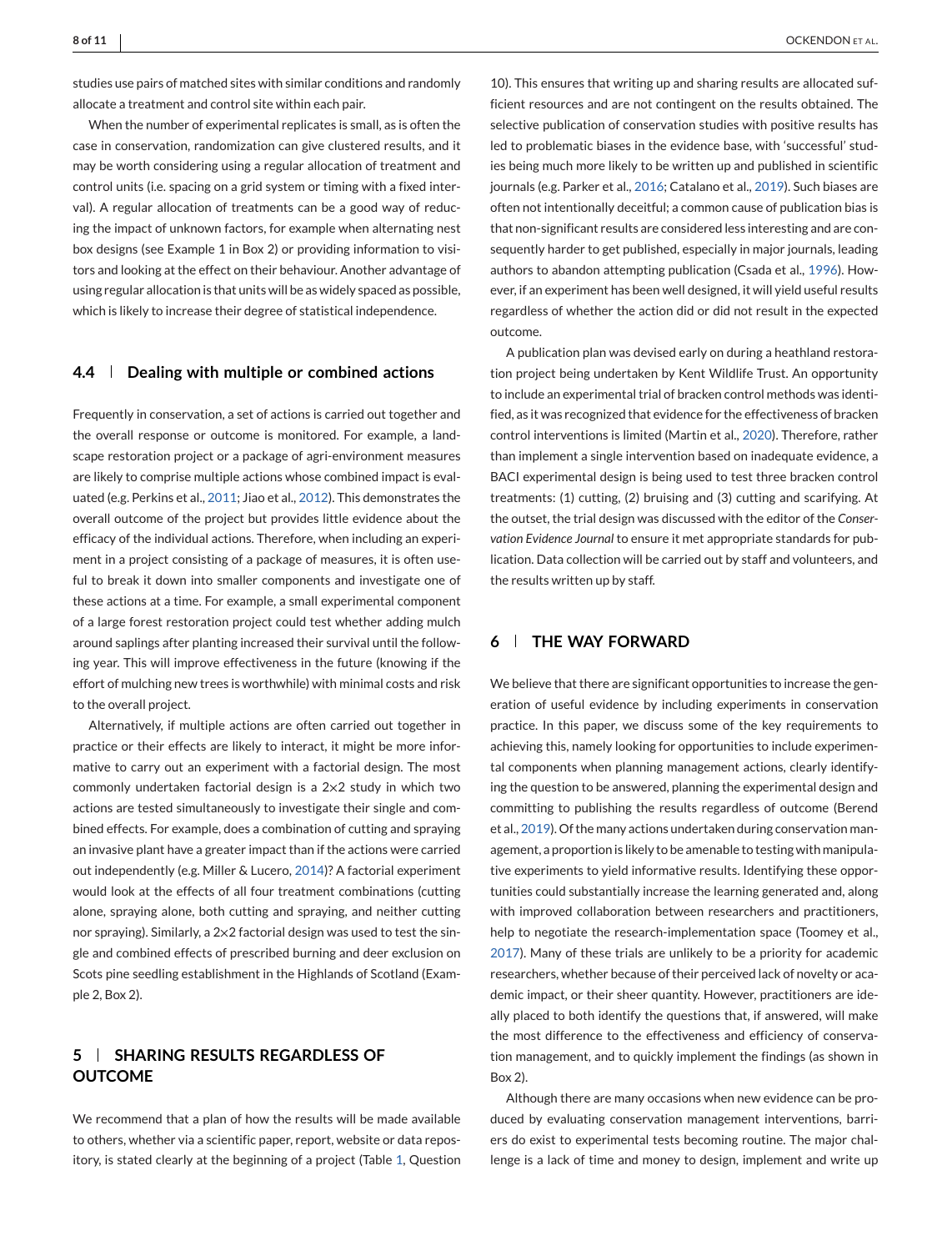experiments as part of conservation management, with resources rarely allocated to these activities (Burbidge et al., [2011\)](#page-9-0). However, a recent survey found that conservation funders see value in including experiments in the projects that they fund, and that 1–3% of a project budget was, on average, considered an appropriate amount to invest in experiments (Tinsley-Marshall et al. unpublished). This indicates that conservationists can feel confident that many funders will look favourably on project proposals containing an experimental component.

In addition, experiments offer the potential to effectively identify what does and does not work, which can create huge savings in resources in the future and repay the short-term investment many times over. As well as using results directly in future adaptive management, there are also advantages to communicating findings externally. If a conservation organization tests one action each year, it will enhance the future effectiveness of that action across its sites. However, if 20 organizations each tested an intervention annually and shared their results, then the conservation community as a whole would soon be much better informed and more effective, with each organization being able to draw on the collective experience and results.

Another barrier may exist if organizations frequently find that a lack of expertise is hindering the effective planning, implementation and analysis of potential experiments (Figure [1\)](#page-2-0). In such cases, solutions include investing in employing, training, contracting or collaborating with scientific staff with these skills to increase the capacity of the organization to carry out more experiments, generate knowledge and improve practice.

We have tried to untangle some of the knottier aspects of experimental design and discussed how to balance the theoretical requirements of statistics with the realities of what can be achieved in the field with the available time and resources. One particularly challenging issue is the number of experimental replicates needed, where it makes sense to maximize as far as practical the number of replicates. However, there may still be value in undertaking an experiment using a very small number of replicates, or even only one, if a question is of high enough importance, the effect is likely to be large and the practicalities of repeating the treatment render it unfeasible. As Hurlbert [\(2004\)](#page-9-0) stated: 'In the last analysis, every proposed experiment must be judged by its own objectives, design, possibilities, and costs. There should be no automatic rejection of experiments where no treatment replication is proposed'. In the wake of such unreplicated but potentially innovative studies, we also would like to stress the importance of 'replication studies', where results that have been reported based on a small number of replicates are tested again, in order to increase the size and breadth of the evidence base (Johnson, [2002;](#page-9-0) Biology Staff Editors, [2018\)](#page-9-0).

It is not always appropriate to include an experimental component in a project, and it is important to weigh up the costs of carrying out the experiment against the knowledge that will be gained. New knowledge and insight can be generated from approaches other than manipulative experiments, such as case studies or correlational analyses (e.g. Kaul & Wilsey, [2020\)](#page-9-0). Results of these studies can provide the basis for subsequent experimental tests (e.g. by providing the starting hypothesis) and also directly inform practice. Case studies often improve understanding of the impact of a set of actions taken together in a particular context. Correlational studies are useful when a number of results describing the same relationship already exist and can be compared or used to estimate an effect size, but may suffer from issues related to other unknown biases. However, we believe that well-designed experiments are generally the easiest way to demonstrate the effectiveness of a specific intervention.

Publishing non-significant results and/or those based on small sample sizes in established peer-reviewed journals can be challenging. We believe that editors and reviewers of conservation journals are becoming more sensitive to the realities of generating new evidence in the field as well as demonstrating a commitment to overcoming publication bias. If experiments are properly designed, negative or nonsignificant results should not be cause for a study to be rejected and we strongly support the increasing number of practitioner-focused journals (including *Conservation Science and Practice*, *Ecological Solutions and Evidence* and *Conservation Evidence Journal*) that emphasize the value of sharing useful, well-designed conservation experiences and trials regardless of novelty or statistical significance of the results (Cadotte et al., [2020\)](#page-9-0). The Applied Ecology Resources platform hosted by the British Ecological Society [\(https://www.britishecologicalsociety.](https://www.britishecologicalsociety.org/applied-ecology-resources) [org/applied-ecology-resources\)](https://www.britishecologicalsociety.org/applied-ecology-resources) provides a platform for practitioners to publish their results, in the form of reports and case studies, whether or not a statistically significant effect was found. Although other barriers that reduce the accessibility of publication to non-academics remain, including publication costs for open access journals and the peer-review process, we believe that publishers and practitioners can work together to explore ways to overcome these (e.g. Cadotte et al., [2020\)](#page-9-0).

In this article, we hope to have demonstrated that, with a little forward planning, useful evidence can often be generated when implementing conservation interventions, with experimentation included as an integral part of management. An increased emphasis on the importance of testing the efficacy of actions and publishing the results could lead to a step change in the breadth and depth of evidence available to everyone working in conservation.

#### **ACKNOWLEDGEMENTS**

WJS, NO and AT are funded by Arcadia, a charitable fund of Lisbet Rausing and Peter Baldwin, NO via the Endangered Landscapes Programme, who also part-fund MH, WJS by MAVA, and The David and Claudia Harding Foundation. TA is supported by the Australian Research Council Future Fellowship (FT180100354) and the University of Queensland strategic funding. Thanks to Julia Jones and Jeremy Wilson for comments on previous drafts of this manuscript.

### **AUTHORS' CONTRIBUTIONS**

NO and WJS conceived the idea. NO led the writing of the manuscript, and all authors contributed to the draft and gave approval for publication.

#### **DATA AVAILABILITY STATEMENT**

This manuscript does not include any data.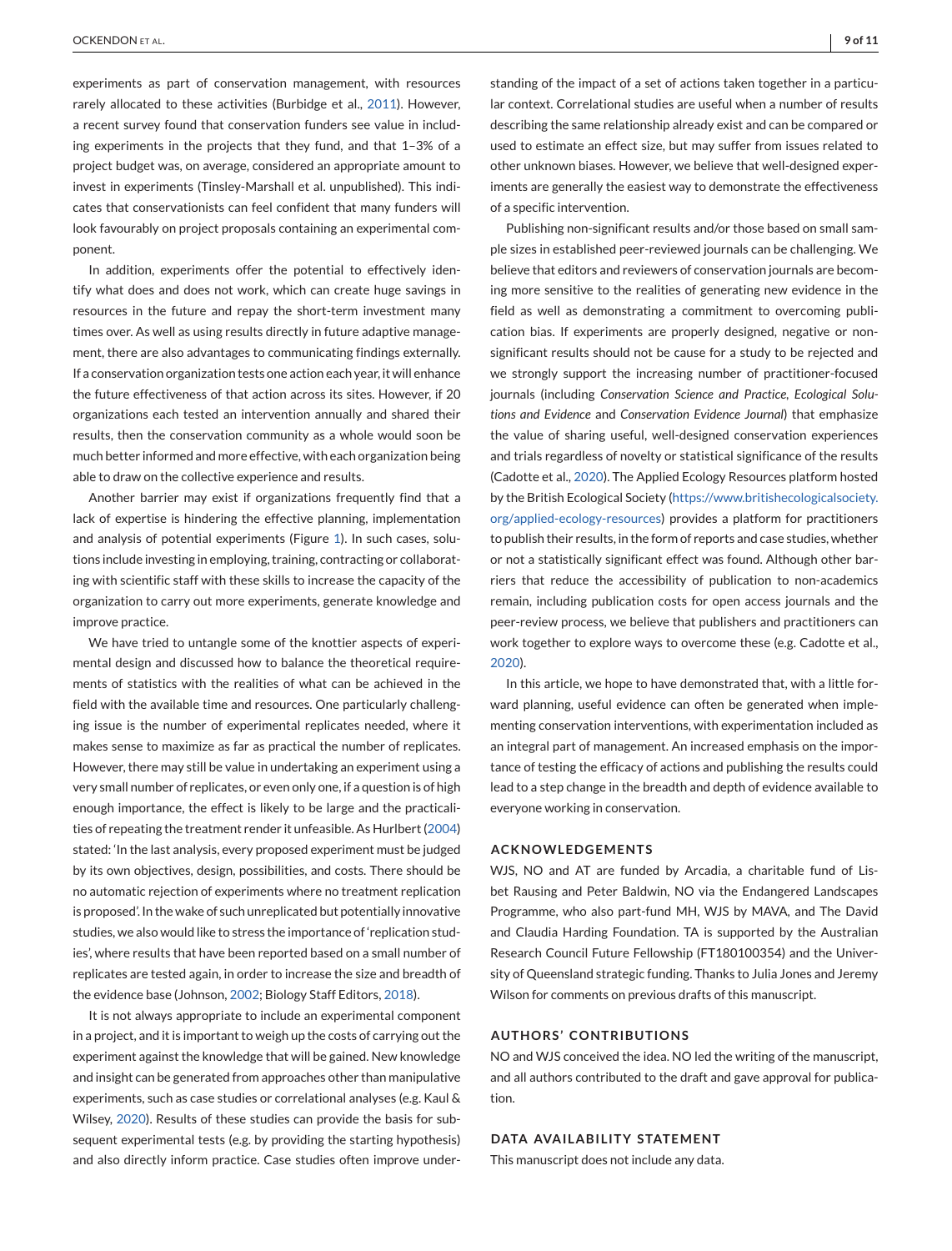#### <span id="page-9-0"></span>**PEER REVIEW**

The peer review history for this article is available at [https://publons.](https://publons.com/publon/10.1002/2688-8319.12069) [com/publon/10.1002/2688-8319.12069.](https://publons.com/publon/10.1002/2688-8319.12069)

#### **ORCID**

*Nancy Ockendon* <https://orcid.org/0000-0001-5055-1079> *Marc Cadotte* <https://orcid.org/0000-0002-5816-7693> *Harriet Downe[y](https://orcid.org/0000-0003-1976-6973)* <https://orcid.org/0000-0003-1976-6973> *Paul Tinsley-Marshall* <https://orcid.org/0000-0002-6142-4072> *William J. Sutherlan[d](https://orcid.org/0000-0002-6498-0437)* <https://orcid.org/0000-0002-6498-0437>

#### **REFERENCES**

- Berend, K., Haynes, K., and MacKenzie, C. M. (2019). Common garden experiments as a dynamic tool for ecological studies of alpine plants and communities in northeastern North America. *Rhodora*, 121F, 174– 212.
- Biology Staff Editors, P. (2018). The importance of being second. *PLoS Biology 16*, e2005203
- Brooke, M. D. L., Bonnaud, E., Dilley, B. J., Flint, E. N., Holmes, N. D., Jones, H. P., Provost, P., Rocamora, G., Ryan, P. G., Surman, C., & Buxton, R. T. (2018). Seabird population changes following mammal eradications on islands. *Animal Conservation*, *21*, 3–12.
- Burbidge, A. H., Maron, M., Clarke, M. F., Baker, J., Oliver, D. L. ,& Ford, G. (2011). Linking science and practice in ecological research and management: How can we do it better? *Ecological Management & Restoration*, *12*, 54–60.
- Cadotte, M. W., Barlow, J., Nuñez, M. A., Pettorelli, N., & Stephens, P. A. (2017). Solving environmental problems in the Anthropocene: the need to bring novel theoretical advances into the applied ecology fold. *Journal of Applied Ecology*, *54*, 1–6.
- Cadotte, M. W., Jones, H. P., & Newton, E. L. (2020). Making the applied research that practitioners need and want accessible. *Ecological Solutions and Evidence*, *1*, e12000.
- Catalano, A. S., Lyons-White, J., Mills, M. M., & Knight, A. T. (2019). Learning from published project failures in conservation. *Biological Conservation*, *238*, 108223.
- Christie, A. P., Amano, T., Martin, P. A., Shackelford, G. E., Simmons, B. I. & Sutherland, W. J. (2019). Simple study designs in ecology produce inaccurate estimates of biodiversity responses. *Journal of Applied Ecology*, *56*, 2742–2754.
- Christie, A. P., Amano, T., Martin, P. A., Petrovan, S. O., Shackelford, G. E., Simmons, B. I., Smith, R. K., Williams, D. R., Wordley, C. F. & Sutherland, W. J. (2021). The challenge of biased evidence in conservation. *Conservation Biology*, *35*, 249–262.
- Coetzee, B.W., Gaston, K. J. & Chown, S. L. (2014) Local scale comparisons of biodiversity as a test for global protected area ecological performance: A meta-analysis. *PloS One*, *9*, e105824.

Crawley, M. J. (2015) *Statistics: An introduction using R* (2nd ed.). Wiley.

- Csada, R. D., James, P. C. & Espie, R. H. (1996) The" file drawer problem" of non-significant results: does it apply to biological research? *Oikos*, *76*, 591–593.
- Davies, G. M. & Gray, A. (2015) Don't let spurious accusations of pseudoreplication limit our ability to learn from natural experiments (and other messy kinds of ecological monitoring). *Ecology and Evolution*, *5*, 5295–5304.
- Douglas, D. J. T, Jones, P. S., Crosher, I., Diack, I. & Littlewood, N. (2019) *Monitoring biodiversity responses to peatland restoration*. IUCN UK Peatland Programme Report. [https://www.iucn-uk-peatlandprogramme.org/](https://www.iucn-uk-peatlandprogramme.org/sites/default/files/2019-11/COIMON%7E1.PDF) [sites/default/files/2019-11/COIMON](https://www.iucn-uk-peatlandprogramme.org/sites/default/files/2019-11/COIMON%7E1.PDF)<sup>∼</sup>1.PDF
- Feinsinger, P. (2001)*Designing field studies for biodiversity conservation*. Island Press.
- Hancock, M. H., Summers, R. W., Amphlett, A. & Willi, J. (2009) Testing prescribed fire as a tool to promote Scots pine *Pinus sylvestris* regeneration. *European Journal of Forest Research*, *128*, 319.
- Hurlbert, S. H. (1984) Pseudoreplication and the design of ecological field experiments. *Ecological Monographs*, *54*, 187–211.
- Hurlbert, S. H. (2004) On misinterpretations of pseudoreplication and related matters: A reply to Oksanen. *Oikos*, *104*, 591–597.
- Hutchings, M. J. (2010) The population biology of the early spider orchid *Ophrys sphegodes* Mill. III. Demography over three decades. *Journal of Ecology*, *98*, 867–878.
- Jiao, J., Zhang, Z., Bai, W., Jia, Y., & Wang, N. (2012). Assessing the ecological success of restoration by afforestation on the Chinese loess plateau. *Restoration Ecology*, *20*, 240–249.
- Johnson, D. (2002) the importance of replication in wildlife research. *The Journal of Wildlife Management*, *66*, 919–932.
- Kaul, A. D., & Wilsey, B. J. (2020). Exotic species drive patterns of plant species diversity in 93 restored tallgrass prairies. *Ecological Applications*, *31*, e2252.
- Lehr, R. (1992) Sixteen S-squared over D-squared: A relation for crude sample size estimates. *Statistics in Medicine*, *11*, 1099–1102.
- Malpas, L. R., Kennerley, R. J., Hirons, G. J. M., Sheldon, R. D., Ausden, M., Gilbert, J. C. & Smart, J. (2013) The use of predator-exclusion fencing as a management tool improves the breeding success of waders on lowland wet grassland. *Journal for Nature Conservation*, *21*, 37–47.
- Mao, J. S., Boyce, M. S., Smith, D. W., Singer, F. J., Vales, D. J., Vore, J. M. & Merrill, E. H. (2005) Habitat selection by elk before and after wolf reintroduction in Yellowstone National Park. *The Journal of Wildlife Management*, *69*, 1691–1707.
- Martin, P. A., Rocha, R., Smith, R. K. & Sutherland, W. J. (2020) Shrubland and heathland conservation. In W. J. Sutherland, L. V. Dicks, S. O. Petrovan, & R. K. Smith (Eds), *What works in conservation 2020* (pp. 483–525). Open Book.
- Marushia, R. G., Cadotte, M. W. & Holt, J. S. (2010) Phenology as a basis for management of exotic annual plants in desert invasions. *Journal of Applied Ecology*, *47*, 1290–1299.
- Miller T. W., & Lucero, C. (2014) Meadow knapweed (*Centaurea debeauxii*) response to herbicides and mechanical control. *Invasive Plant Science and Management*, *7*, 503–510.
- Newell, D. (2019) A test of the use of artificial nest forms in common swift *Apus apus* nest boxes in southern England. *Conservation Evidence*, *16*, 24– 26.
- Parker, T. H., Forstmeier, W., Koricheva, J., Fidler, F., Hadfield, J. D., Chee, Y. E., Kelly, C. D., Gurevitch, J. & Nakagawa, S. (2016) Transparency in ecology and evolution: Real problems, real solutions. *Trends in Ecology & Evolution*, *31*, 711–719.
- Perkins, A. J., Maggs, H. E., Watson, A. & Wilson, J. D. (2011) Adaptive management and targeting of agri-environment schemes does benefit biodiversity: a case study of the corn bunting *Emberiza calandra*. *Journal of Applied Ecology*, *48*, 514–522.
- Puttock, A., Graham, H. A., Cunliffe, A. M., Elliott, M. & Brazier, R. E. (2017) Eurasian beaver activity increases water storage, attenuates flow and mitigates diffuse pollution from intensively-managed grasslands. *Science of the Total Environment*, *576*, 430–443.
- Rakitin A., & Kramer, D. L. (1996) Effect of a marine reserve on the distribution of coral reef fishes in Barbados. *Marine Ecology Progress Series*, *131*, 97–113.
- Rey Benayas, J. M., Newton, A. C., Diaz, A. & Bullock, J. M. (2009) Enhancement of biodiversity and ecosystem services by ecological restoration: A meta-analysis. *Science*, *325*, 1121–1124.
- Smith, R. K., Dicks, L. V., Mitchell, R. & Sutherland, W. J. (2014) Comparative effectiveness research: The missing link in conservation. *Conservation Evidence*, *11*, 2–6.
- Sutherland, W. J., Dicks, L. V., & Petrovan, S. O. (2020). *What works in conservation 2020*. Open Book.